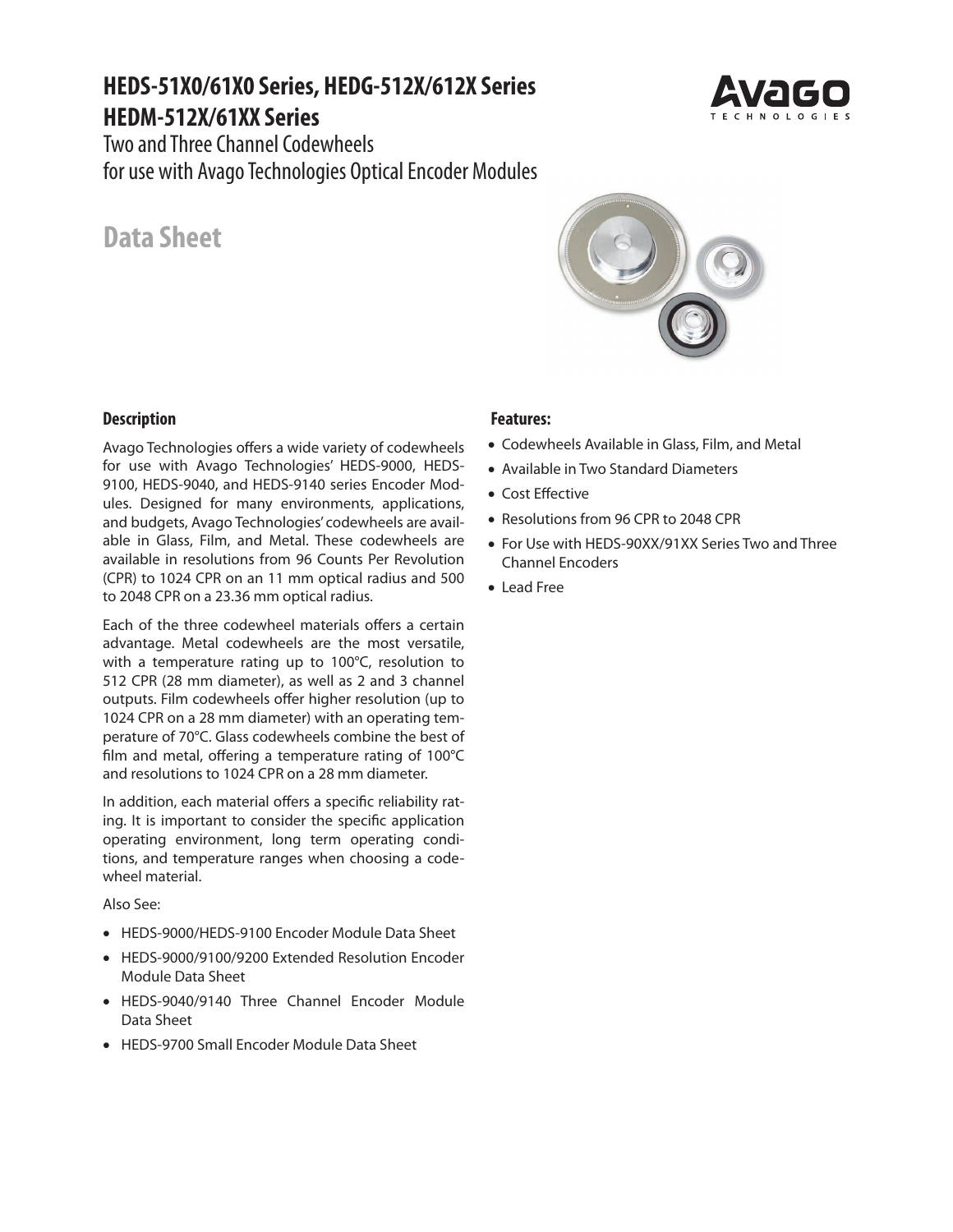### **Absolute Maximum Ratings**

It is important to consider the environment in which the codewheels will be used when selecting a codewheel material. In brief, metal codewheels are rugged, but do not offer higher resolution capabilities. Film codewheels allow higher resolution, but cannot endure the same temperatures and high humidity as metal. Glass codewheels offer both high temperature and higher resolution, but are also more expensive. Consider the following rating table when choosing a codewheel material.

| <b>Parameter</b>                                     | Symbol          | <b>HEDS-XXXX</b><br><b>Metal Codewheels</b>  | <b>HEDM-XXXX</b><br><b>Film Codewheels</b>     | <b>HEDG-XXXX</b><br><b>Glass Codewheels</b>    |
|------------------------------------------------------|-----------------|----------------------------------------------|------------------------------------------------|------------------------------------------------|
| Storage<br>Temperature                               | $T_{\varsigma}$ | -40°C to $+100$ °C                           | -40 $^{\circ}$ C to +70 $^{\circ}$ C           | -40°C to +100°C                                |
| Operating<br>Temperature                             |                 | -40 $^{\circ}$ C to +100 $^{\circ}$ C        | -40 $\degree$ C to +70 $\degree$ C             | -40°C to +100°C                                |
| Humidity                                             |                 |                                              | non condensing                                 |                                                |
| Velocity                                             |                 | 30,000 RPM                                   | 30,000 RPM                                     | 12,000 RPM                                     |
| Shaft Axial Play                                     |                 | $\pm 0.25$ mm<br>$(\pm 0.010 \text{ in})$    | $\pm 0.175$ mm<br>$(\pm 0.007)$ in             | $±0.175$ mm<br>$(\pm 0.007)$ in                |
| <b>Shaft Eccentricity</b><br><b>Plus Radial Play</b> |                 | $\pm 0.1$ mm<br>$(\pm 0.004 \text{ in})$ TIR | $\pm 0.04$ mm<br>$(\pm 0.0015 \text{ in})$ TIR | $\pm 0.04$ mm<br>$(\pm 0.0015 \text{ in})$ TIR |
| Acceleration                                         |                 | 250,000 Rad/Sec <sup>2</sup>                 | 250,000 Rad/Sec <sup>2</sup>                   | 100,000 Rad/Sec <sup>2</sup>                   |

### **Recommended Operating Conditions**

|                                | <b>HEDS-XXXX</b>             | <b>HEDM-XXXX</b>       | <b>HEDG-XXXX</b>        |  |
|--------------------------------|------------------------------|------------------------|-------------------------|--|
| <b>Parameter</b>               | <b>Metal Codewheels</b>      | <b>Film Codewheels</b> | <b>Glass Codewheels</b> |  |
| <b>Maximum Count Frequency</b> | 100 kHz                      | 200 kHz*               | 200 kHz                 |  |
| <b>Shaft Perpendicularity</b>  | $\pm 0.25$ mm                | $\pm 0.175$ mm         | $\pm 0.175$ mm          |  |
| Plus Axial Play                | $(\pm 0.010)$ in             | $(\pm 0.007)$ in)      | $(\pm 0.007)$ in        |  |
| <b>Shaft Eccentricity Plus</b> | $\pm 0.1$ mm                 | $\pm 0.04$ mm          | $\pm 0.04$ mm           |  |
| Radial Play                    | $(\pm 0.004 \text{ in})$ TIR | $(\pm 0.0015$ in) TIR  | $(\pm 0.0015$ in) TIR   |  |
|                                |                              |                        |                         |  |

Note: Avago Technologies Encoder Modules are guaranteed to 100 kHz, but can operate at higher frequencies. See Encoder Module Data Sheet for specifications and output load recommendations.

\*HEDM-6140 is guaranteed to 100 kHz with the HEDS-9040 #T00 module.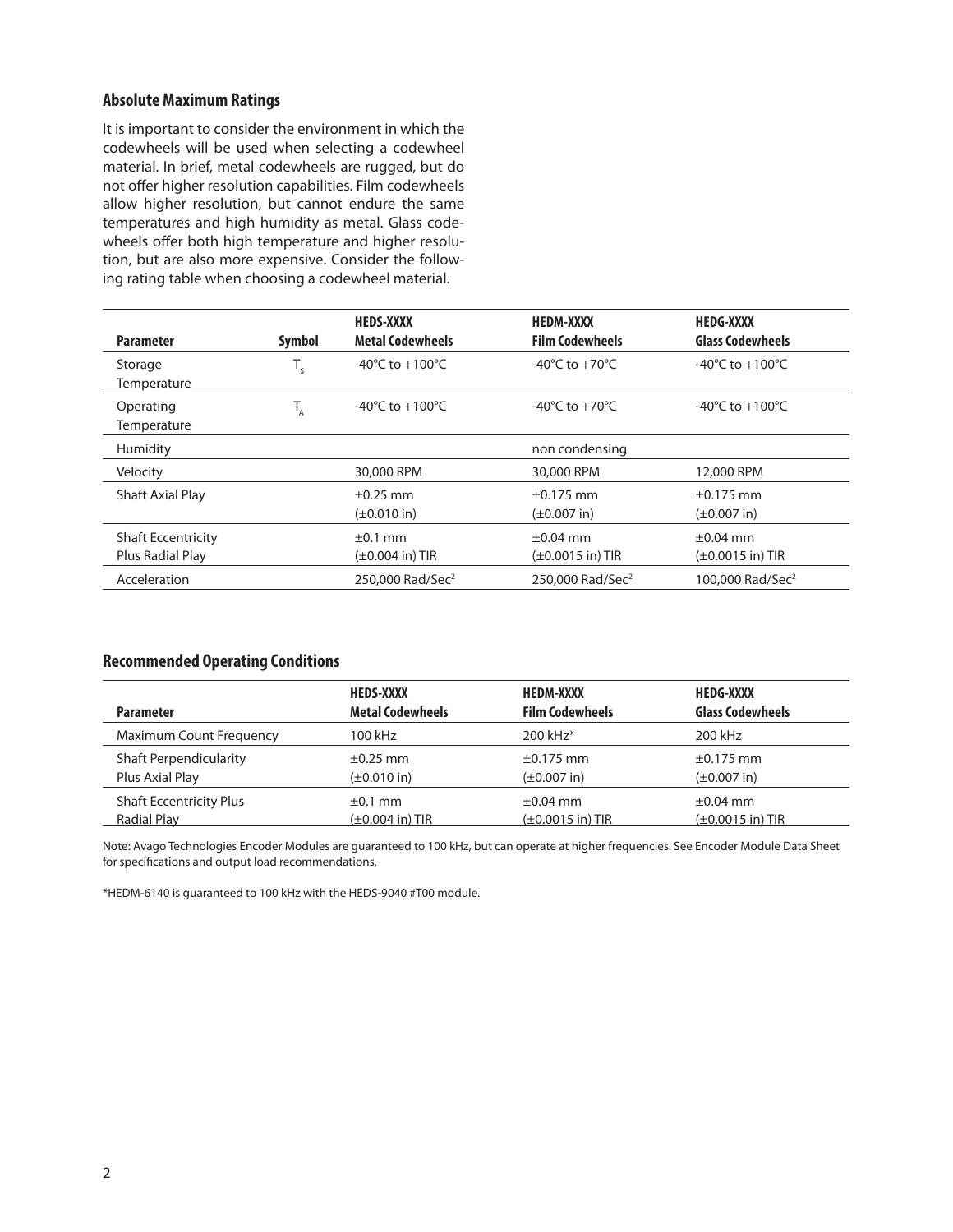#### **Encoding Characteristics**

Encoding characteristics over recommended operating range and recommended mounting tolerances unless otherwise specified. Values are for worst error over a full rotation. Please refer to Encoder Module Data Sheet for definitions of Encoding characteristics.

#### **Reliability**

In addition to the absolute maximum specifications of codewheels, the environment characteristics of the application are also important. For example, consistent, large temperature swings over the life of the product will affect the codewheel performance characteristics depending on the material. The following reliability table shows results of lifetests under varying conditions of temperature and humidity.

| <b>Part Number</b> | <b>Description</b>    | Symbol     | Min. | Typ. | Max. | <b>Units</b> |
|--------------------|-----------------------|------------|------|------|------|--------------|
| HEDS-51XX          | Cycle Error           | ΔС         |      | 3    | 5.5  | °e           |
|                    | <b>Position Error</b> | Δθ         |      | 10   | 40   | min. of arc  |
| HEDS-61XX          | Cycle Error           | $\Delta C$ |      | 3    | 5.5  | °e           |
|                    | <b>Position Error</b> | Δθ         |      |      | 20   | min. of arc  |
| <b>HEDM-512X</b>   | Cycle Error           | $\Delta C$ |      | 3    | 7.5  | °e           |
|                    | <b>Position Error</b> | Δθ         |      | 4    | 40   | min. of arc  |
| HEDM-61XX          | Cycle Error           | $\Delta C$ |      | 3    | 7.5  | °e           |
|                    | <b>Position Error</b> | Δθ         |      | 2    | 20   | min. of arc  |
| <b>HEDG-512X</b>   | Cycle Error           | $\Delta C$ |      | 3    | 7.5  | °e           |
|                    | <b>Position Error</b> | Δθ         |      | 4    | 30   | min. of arc  |
| HEDG-612X          | Cycle Error           | ΔC         |      | 3    | 7.5  | °e           |
|                    | <b>Position Error</b> | Δθ         |      |      | 15   | min. of arc  |

# **Glass Codewheel Tests**

| <b>Test</b>                         | <b>Duration</b> | <b>Number of Parts</b> | <b>Number of Failures</b> |
|-------------------------------------|-----------------|------------------------|---------------------------|
| Storage at 100°C                    | $1000$ hours    | 44                     |                           |
| Rotating at 100°C                   | 500 hours       | 10                     |                           |
| Temperature Cycle: -40°C to +100°C  | 500 cycles      | 98                     |                           |
| Temperature/Humidity: 85°C/85% R.H. | 500 hours       | 43                     |                           |

# **Film Codewheel Tests**

| Test                              | <b>Duration</b> | <b>Number of Parts</b> | <b>Number of Failures</b> |
|-----------------------------------|-----------------|------------------------|---------------------------|
| Storage at 70°C                   | 1000 hours      | 118                    |                           |
| Rotating at 70°C                  | 500 hours       | 10                     |                           |
| Temperature Cycle: -40°C to +70°C | 500 cycles      | 66                     |                           |
| Temperature Cycle: +20°C to +40°C | 1000 cycles     | 64                     |                           |
| Temperature Cycle: +20°C to +55°C | 1000 cycles     | 46                     |                           |
| Temperature Cycle: +20°C to +70°C | 500 cycles      | 50                     |                           |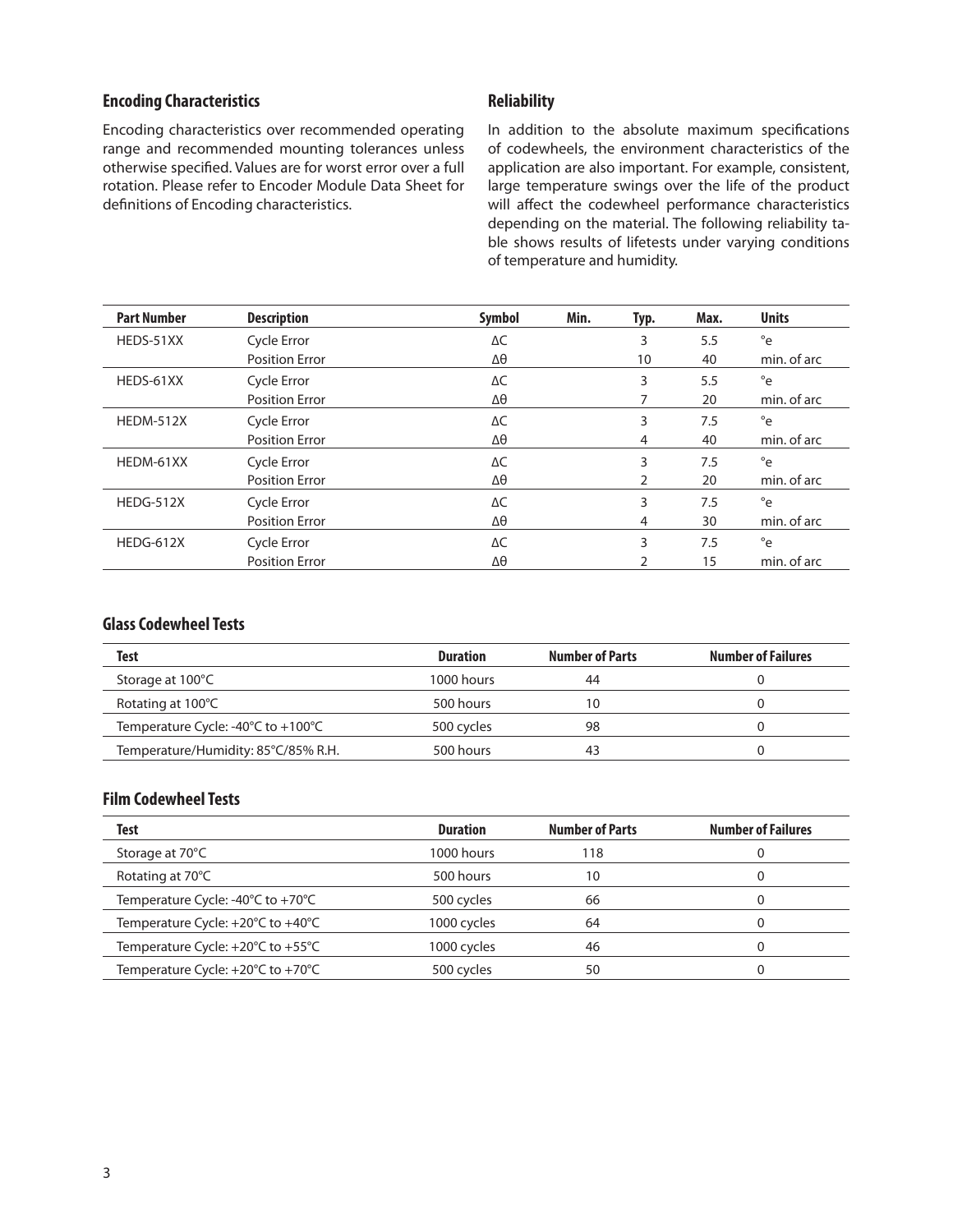#### **Mounting Rotary Encoders with Codewheels**

There are two orientations for mounting the Avago Technologies encoder module and Avago Technologies codewheel. Figure 1a shows mounting the module with side A as the mounting plane. Figure 1b shows mounting the module with side B as the mounting plane. When assembling the encoder and codewheel, it is important to maintain the tolerances of Side A of the module, and the image side of the codewheel. See module Data Sheets for these tolerances.

#### **Mounting with Module Side A as the Mounting Plane**

Mounting a high resolution or three channel encoder with Module Side A as the mounting plane requires alignment pins in the motor base. These alignment pins provide the necessary centering of the module with respect to the center of the motor shaft. In addition to centering, the codewheel gap is also important. Please refer to the respective encoder data sheet for necessary mounting information.

# **Mounting with Module Side B as the Mounting Plane, using Avago Technologies Assembly Tools**

Avago Technologies offers centering tools and gap setting tools only for the case when the module is mounted with Side B down. Please refer to the Ordering Information Table to choose the correct assembly tools.



\*Please note that the image side of the codewheel must always be facing the module Side A.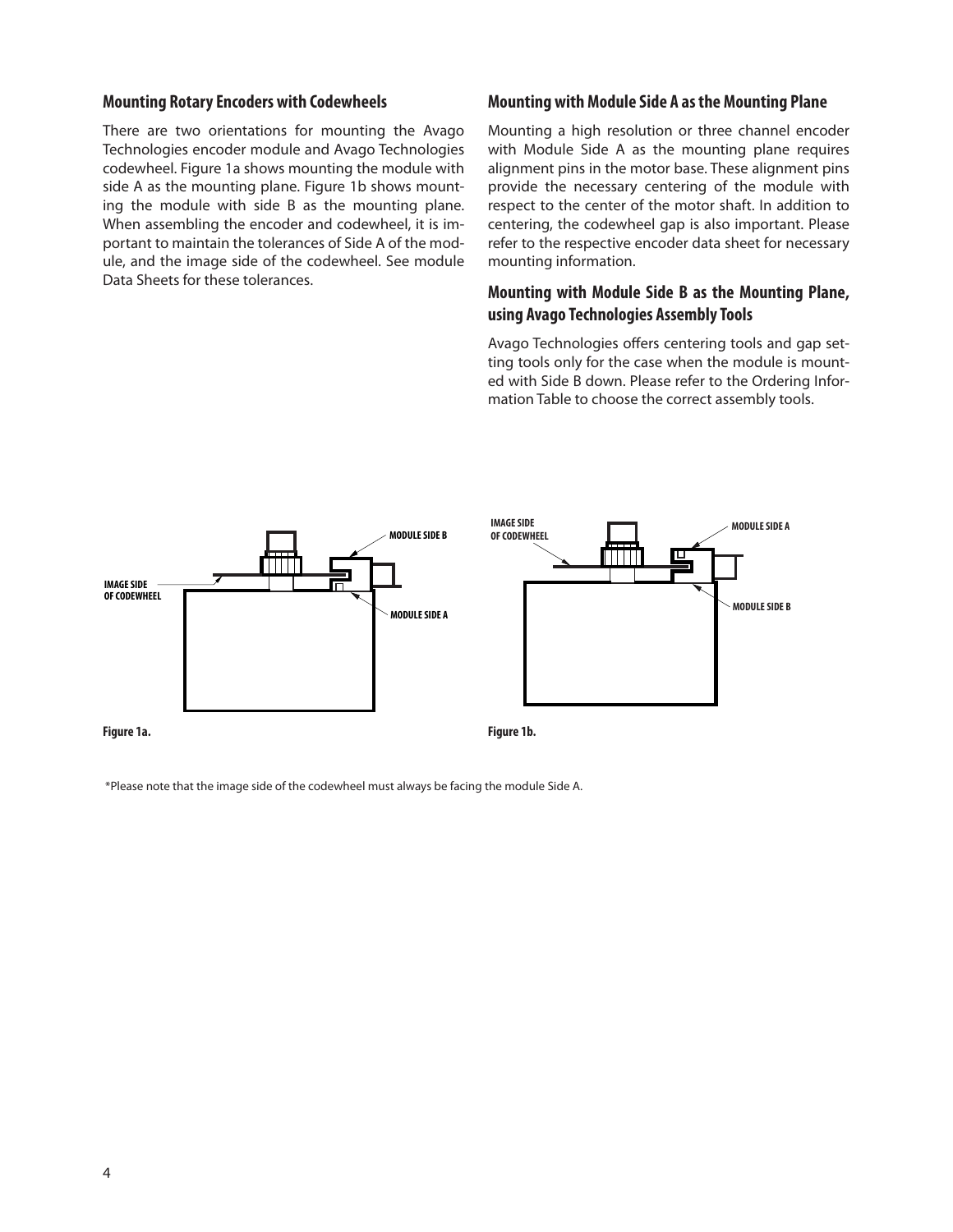#### **Instructions**

- 1. Place codewheel on shaft.
- 2. Set codewheel height:
	- a. Place the correct gap setting tool (per Ordering Information Table) on motor base, flush up against the motor shaft as shown in Figure 2. The shim has two different size steps. Choose the one that most closely matches the width of the codewheel boss. The shim should not contact the codewheel boss.
	- b. Push codewheel down against gap setting shim. The codewheel is now at the proper height.
	- c. Tighten codewheel setscrew.
- 3. Insert mounting screws through module and thread into the motor base. Do not tighten screws.
- 4. Slide the HEDS-8905 or HEDS-8906 centering tool over codewheel hub and onto module as shown in Figure 3. The pins of the alignment tool should fit snugly inside the alignment recesses of the module.
- 5. While holding alignment tool in place, tighten screws down to secure module.
- 6. Remove alignment tools.



**Figure 2. Alignment Tool is Used to Set Height of Codewheel.**



**Figure 3. Alignment Tool is Placed over Shaft and onto Codewheel Hub. Alignment Tool Pins Mate with Aligning Recesses on Module.**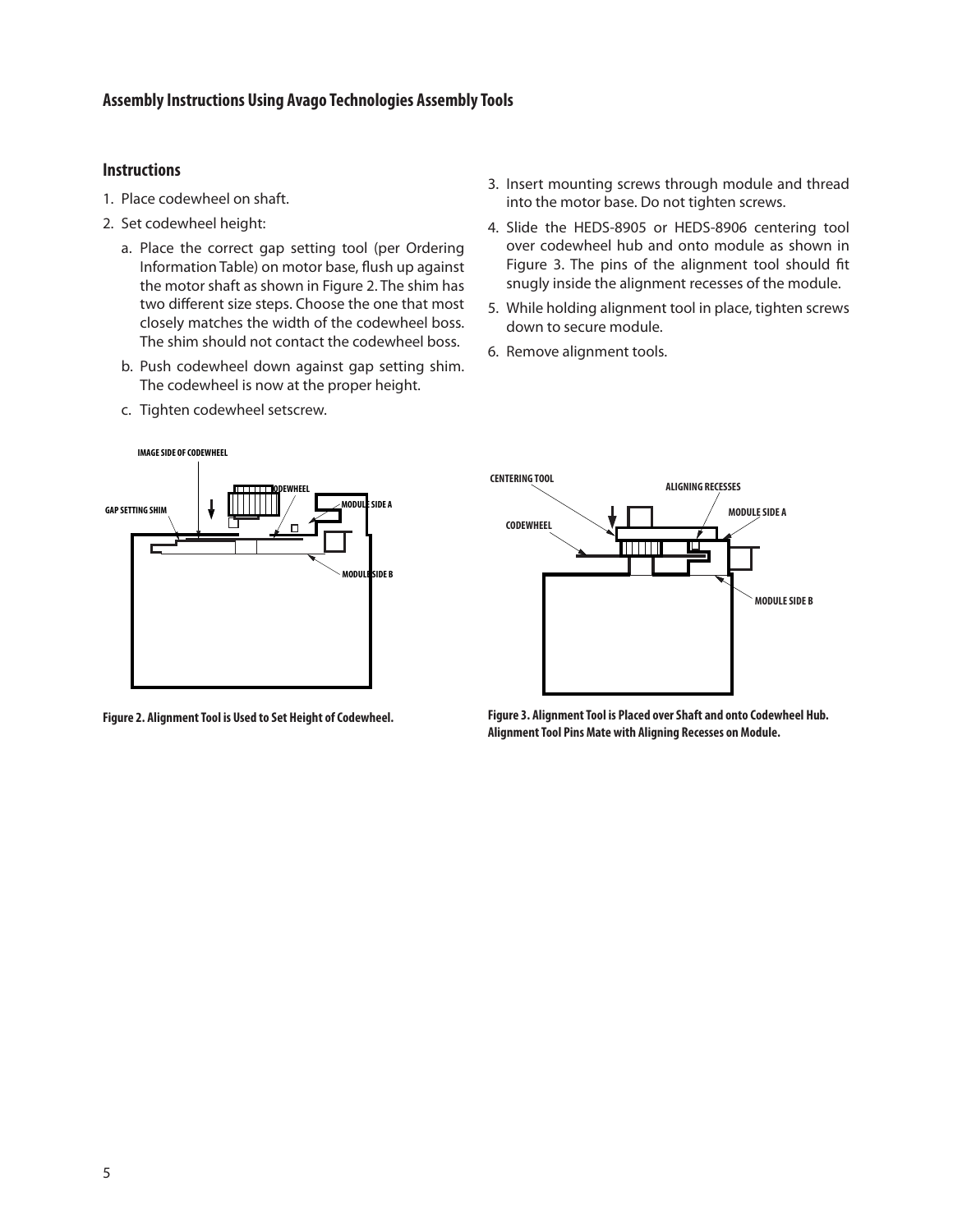# **Mechanical Drawings**



**Figure 4. HEDS-5120 Codewheel.**



**Figure 5. HEDS-6100 Codewheel.**



**DIMENSIONS IN MM (INCHES)**

**Figure 6. HEDS-5140 Codewheel Used with HEDS-9140.**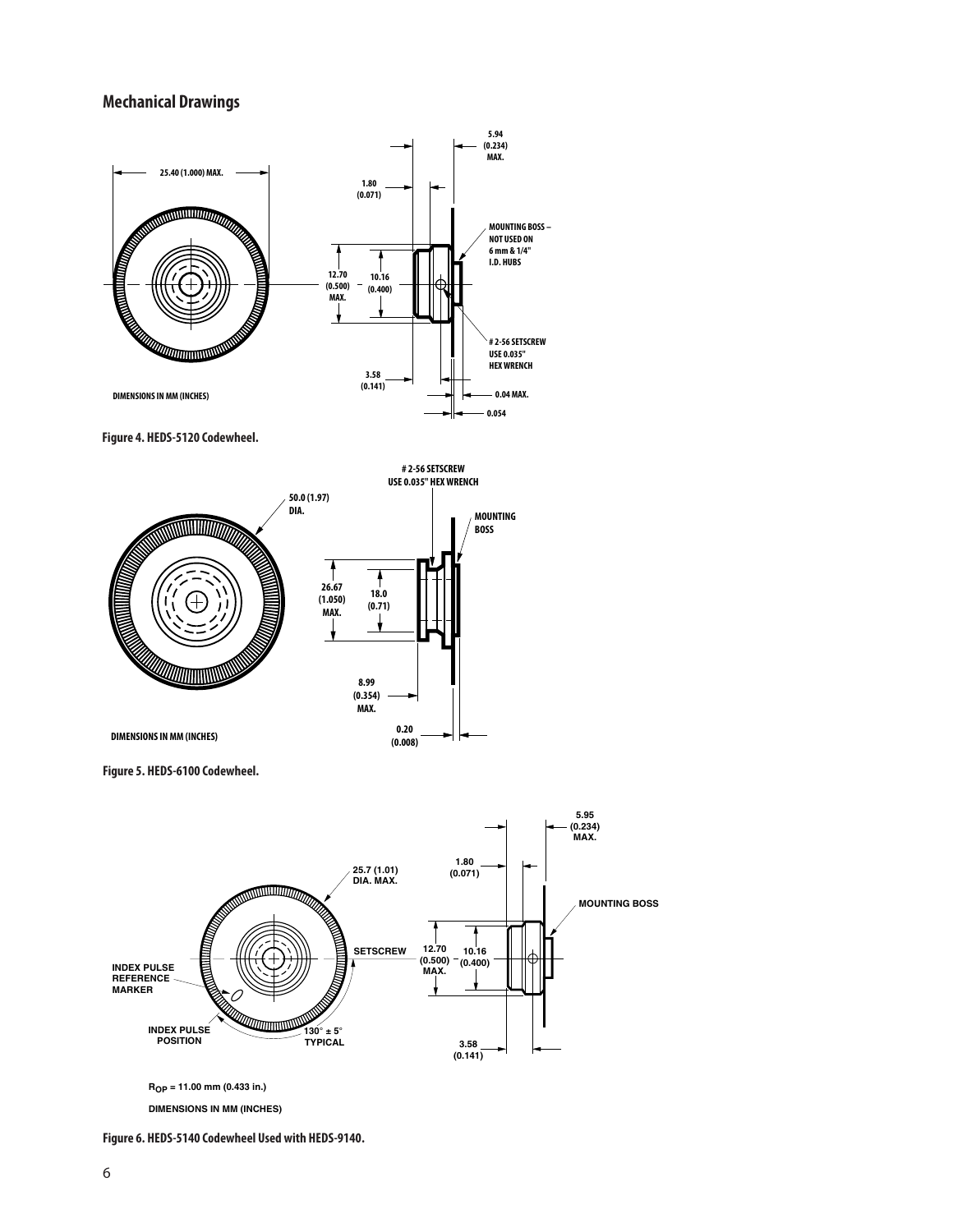

**DIMENSIONS IN MM (INCHES)**

**Figure 7. HEDS-6140 Codewheel Used with HEDS-9040.**



**DIMENSIONSINmm(INCHES)**

**Figure 8. HEDM-5120 Codewheel/HEDM-5121 Codewheel.**



**DIMENSIONSINmm(INCHES)**

**Figure 9. HEDM-6120 Codewheel/HEDM-6121 Codewheel.**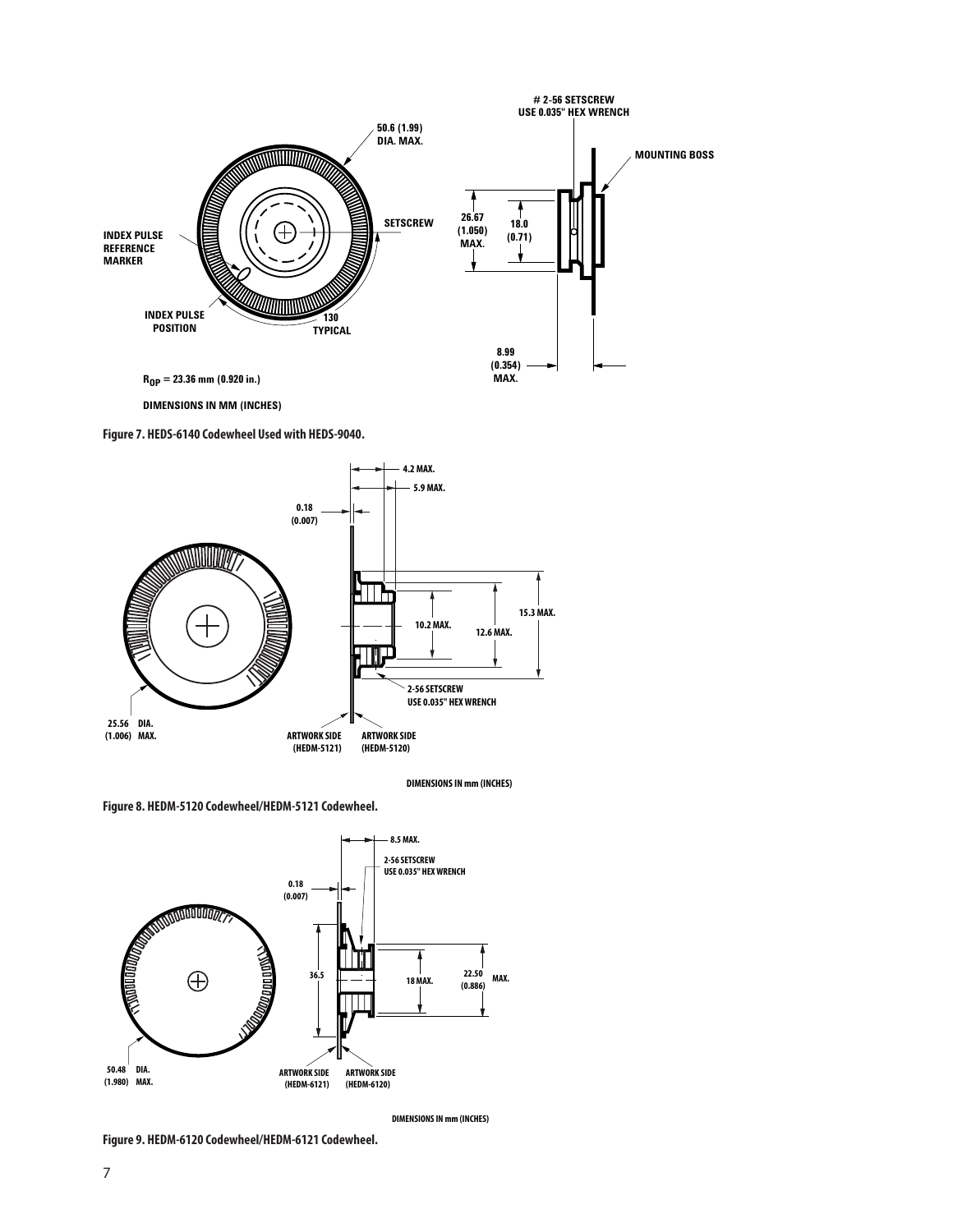

**DIMENSIONS IN mm (INCHES)**

**Figure 10. HEDG-5120 Codewheel/HEDG-5121 Codewheel.**



**DIMENSIONSINmm(INCHES)**

**Figure 11. HEDG-6120 Codewheel/HEDG-6121 Codewheel.**



**DIMENSIONS IN mm (INCHES)** 

**Figure 12. HEDM-6140 Codewheel/HEDM-6141 Codewheel.**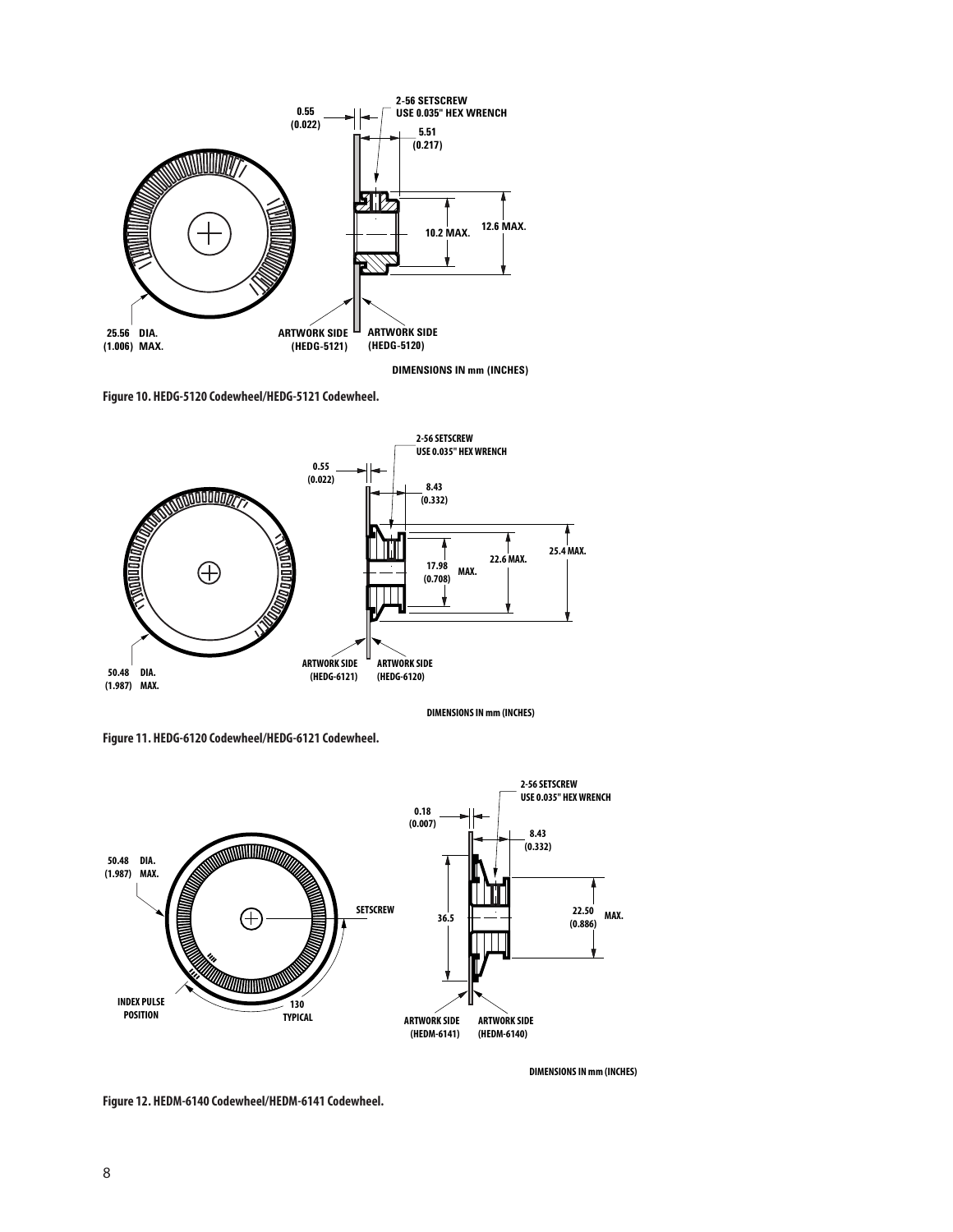# **Ordering Information Encoder Modules, Codewheel and Assembly Tools**

# **Metal Codewheels**

| <b>HEDS-9100 Option</b> | <b>HEDS-5120</b><br>0 | <b>Option</b>                                                                                                                                                             | $\text{Rop} = 11 \text{ mm}, 2$                                                                                                                                                                            |                                   | <b>Assembly Tools</b>                      |
|-------------------------|-----------------------|---------------------------------------------------------------------------------------------------------------------------------------------------------------------------|------------------------------------------------------------------------------------------------------------------------------------------------------------------------------------------------------------|-----------------------------------|--------------------------------------------|
| modules                 | codewheels            | <b>Resolution</b><br>(Cycles/Rev)<br>K - 96 CPR<br>C - 100 CPR<br>D - 192 CPR<br>E - 200 CPR<br>F - 256 CPR<br>G - 360 CPR<br>H - 400 CPR<br>A - 500 CPR<br>$I - 512$ CPR | <b>Channels</b><br><b>Shaft Diameter</b><br>$01 - 2$ mm<br>$02 - 3$ mm<br>$03 - 1/8$ in.<br>04 - 5/32 in.<br>$05 - 3/16$ in.<br>$06 - 1/4$ in.<br>$11 - 4$ mm<br>$14 - 5$ mm<br>$12 - 6$ mm<br>$13 - 8$ mm | Centering<br><b>HEDS-</b><br>8905 | <b>Gap-Setting</b><br><b>HEDS-</b><br>8901 |

|            |   | 01  | 02     |        | 03 04 05 06 08 09 |        |        |  | 10 | -11    | 12 13 14 |        |        |
|------------|---|-----|--------|--------|-------------------|--------|--------|--|----|--------|----------|--------|--------|
| HEDS-5120# | A | $*$ | $*$    | $\ast$ | $*$               | $*$    | $*$    |  |    | $\ast$ | $*$      |        | $\ast$ |
|            |   |     | $\ast$ |        |                   |        | $\ast$ |  |    | $*$    | $*$      | $*$    | $\ast$ |
|            | D |     |        |        |                   | $\ast$ |        |  |    |        |          |        |        |
|            |   |     |        |        |                   |        | $\ast$ |  |    |        | $\ast$   |        |        |
|            |   |     |        |        |                   | $\ast$ |        |  |    |        |          |        |        |
|            | G |     | $\ast$ | $*$    |                   | $*$    | $\ast$ |  |    | $\ast$ |          |        | $\ast$ |
|            | H |     | $*$    |        |                   |        | $\ast$ |  |    | $*$    | $*$      |        | $\ast$ |
|            |   |     | $*$    |        | $*$               |        | $*$    |  |    | $\ast$ | $*$      | $*$    |        |
|            | K |     | $*$    |        |                   |        |        |  |    |        |          | $\ast$ |        |

| HEDS-9140 Option | <b>HEDS-5140</b><br>0<br>0 | <b>Option</b>                                                                                  |                                                                                       | $Rop = 11$ mm, 3                                         |                                          | <b>Assembly Tools</b>                      |
|------------------|----------------------------|------------------------------------------------------------------------------------------------|---------------------------------------------------------------------------------------|----------------------------------------------------------|------------------------------------------|--------------------------------------------|
| modules          | codewheels                 | <b>Resolution (Cycles/</b>                                                                     |                                                                                       | <b>Channels</b><br><b>Shaft Diameter</b>                 | <b>Centering</b><br><b>HEDS-</b><br>8905 | <b>Gap-Setting</b><br><b>HEDS-</b><br>8905 |
|                  |                            | Rev)<br>C - 100 CPR<br>E - 200 CPR<br>F - 256 CPR<br>G - 360 CPR<br>A - 500 CPR<br>I - 512 CPR | $02 - 3$ mm<br>$03 - 1/8$ in.<br>$04 - 5/32$ in.<br>$05 - 3/16$ in.<br>$06 - 1/4$ in. | $11 - 4$ mm<br>$14 - 5$ mm<br>$12 - 6$ mm<br>$13 - 8$ mm |                                          |                                            |

|                  |   |     | 01 02 03 04 05 06 08 09 10 11 12 13 14 |     |     |  |     |     |     |     |
|------------------|---|-----|----------------------------------------|-----|-----|--|-----|-----|-----|-----|
| <b>HEDS-5140</b> | A | $*$ | $*$                                    | $*$ | $*$ |  | $*$ | $*$ | $*$ | $*$ |
|                  |   |     | $*$                                    |     | $*$ |  |     | $*$ | $*$ |     |
|                  |   |     |                                        |     | $*$ |  | $*$ | $*$ |     | $*$ |
|                  |   |     | $\ast$                                 |     |     |  |     | $*$ |     | $*$ |
|                  |   |     |                                        |     | $*$ |  |     | $*$ |     | $*$ |
|                  |   | $*$ | $*$                                    |     | $*$ |  | $*$ | $*$ | $*$ | $*$ |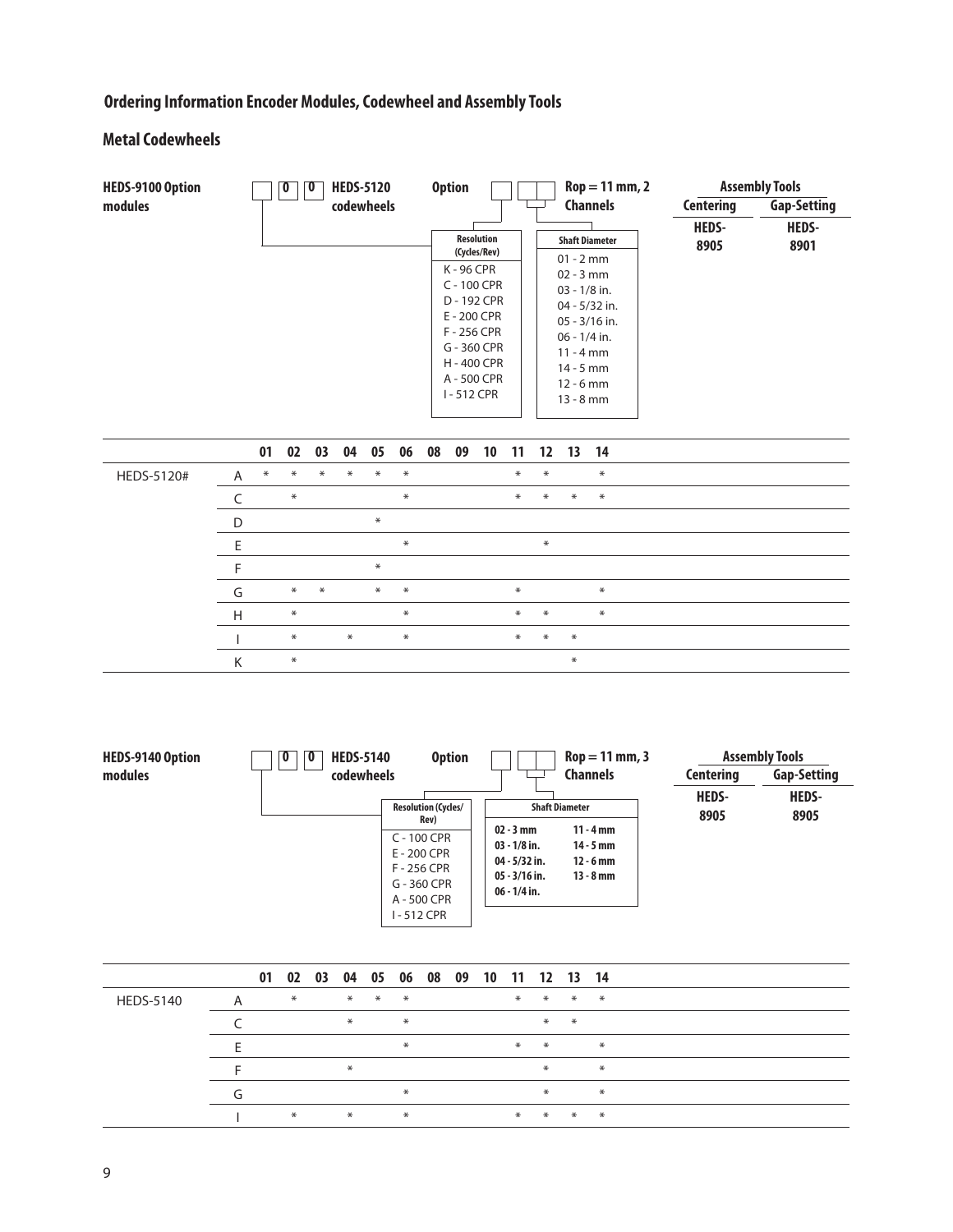

#### **Note:**

1. For the lower resolution, two channel encoders, (11 mm ≤ 512 CPR; 23.36 mm ≤ 1024 CPR) the centering tool and gap-setting shim are not necessary, but sometimes helpful in an assembly process.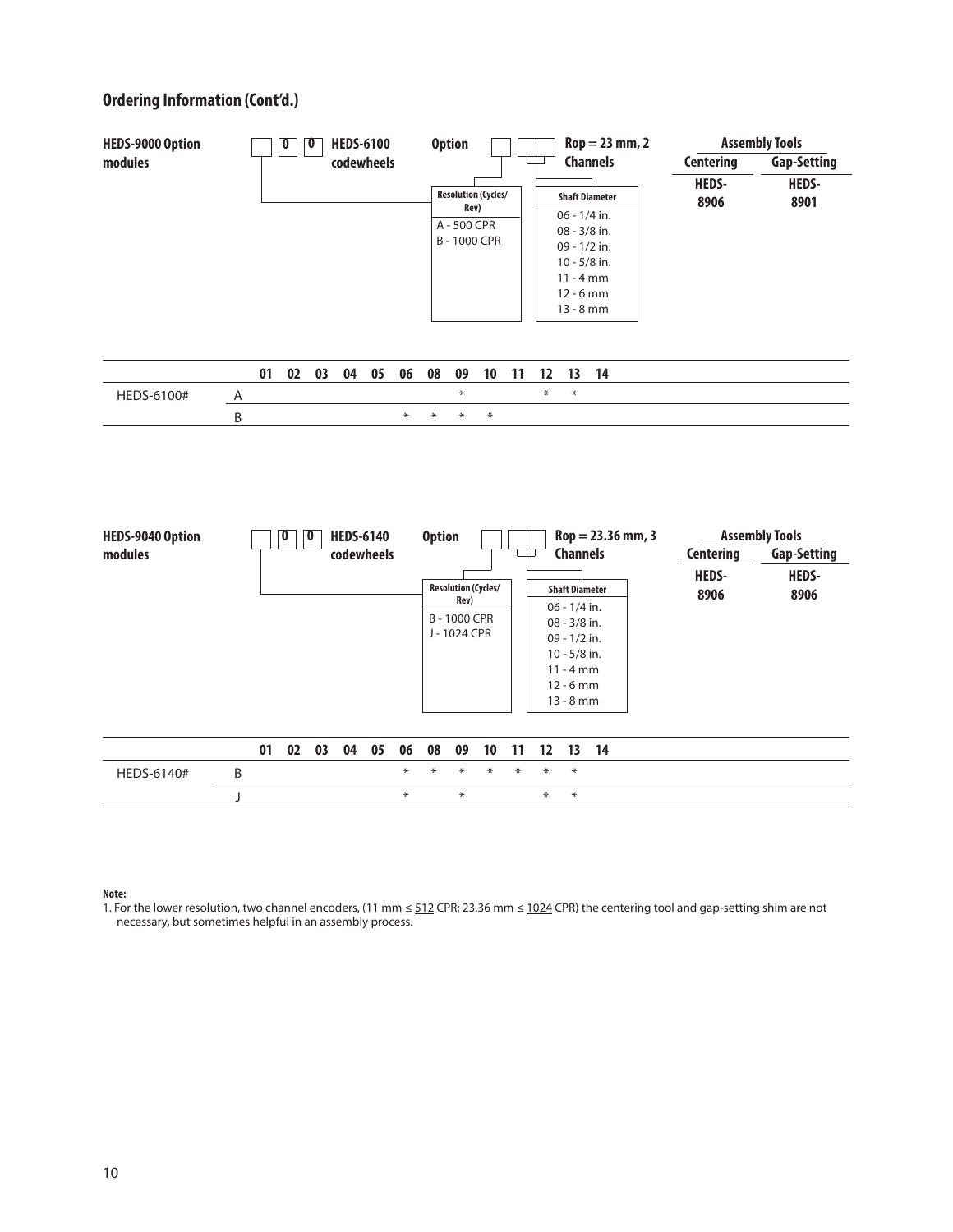#### **Film Codewheels**

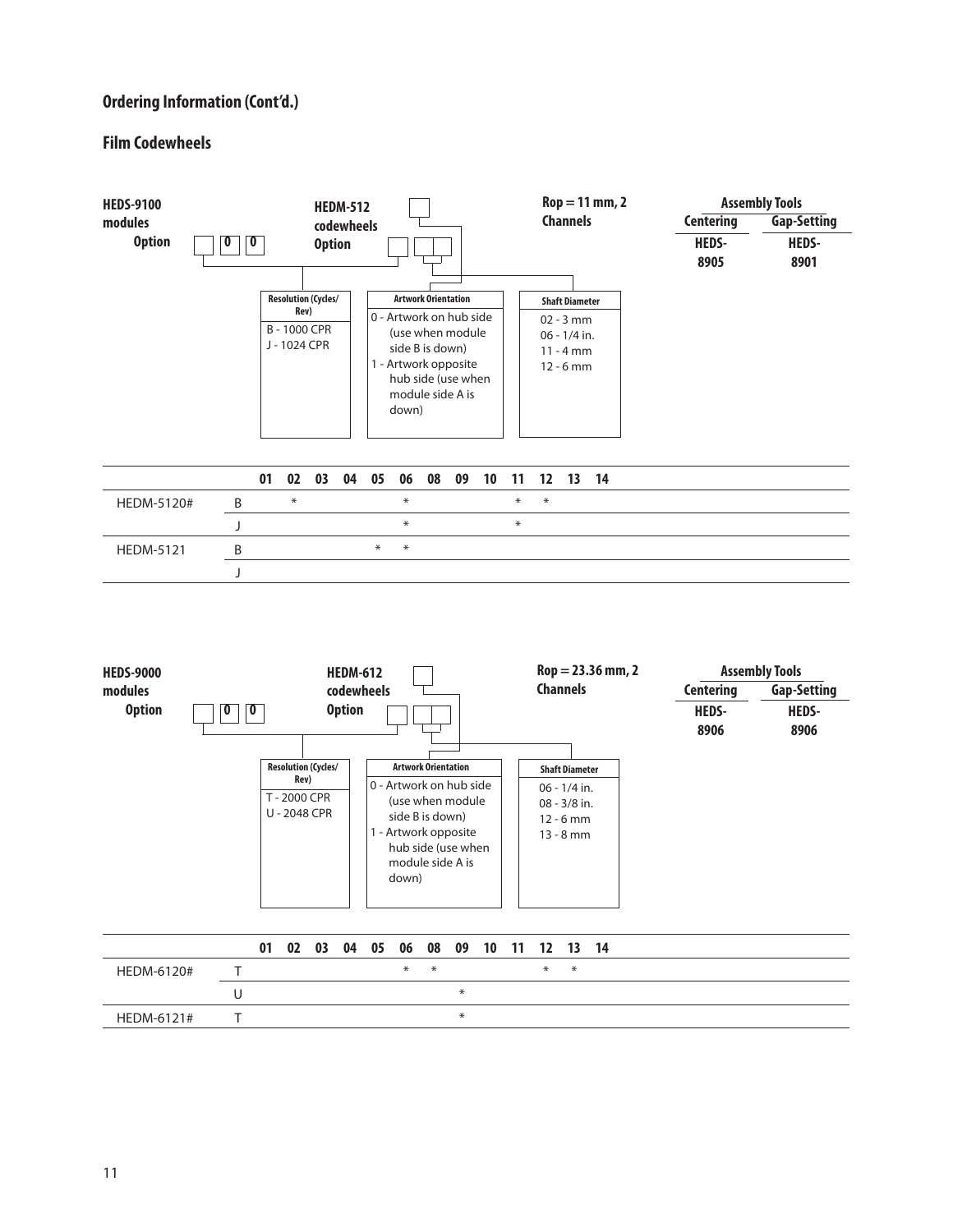

**Glass Codewheels**